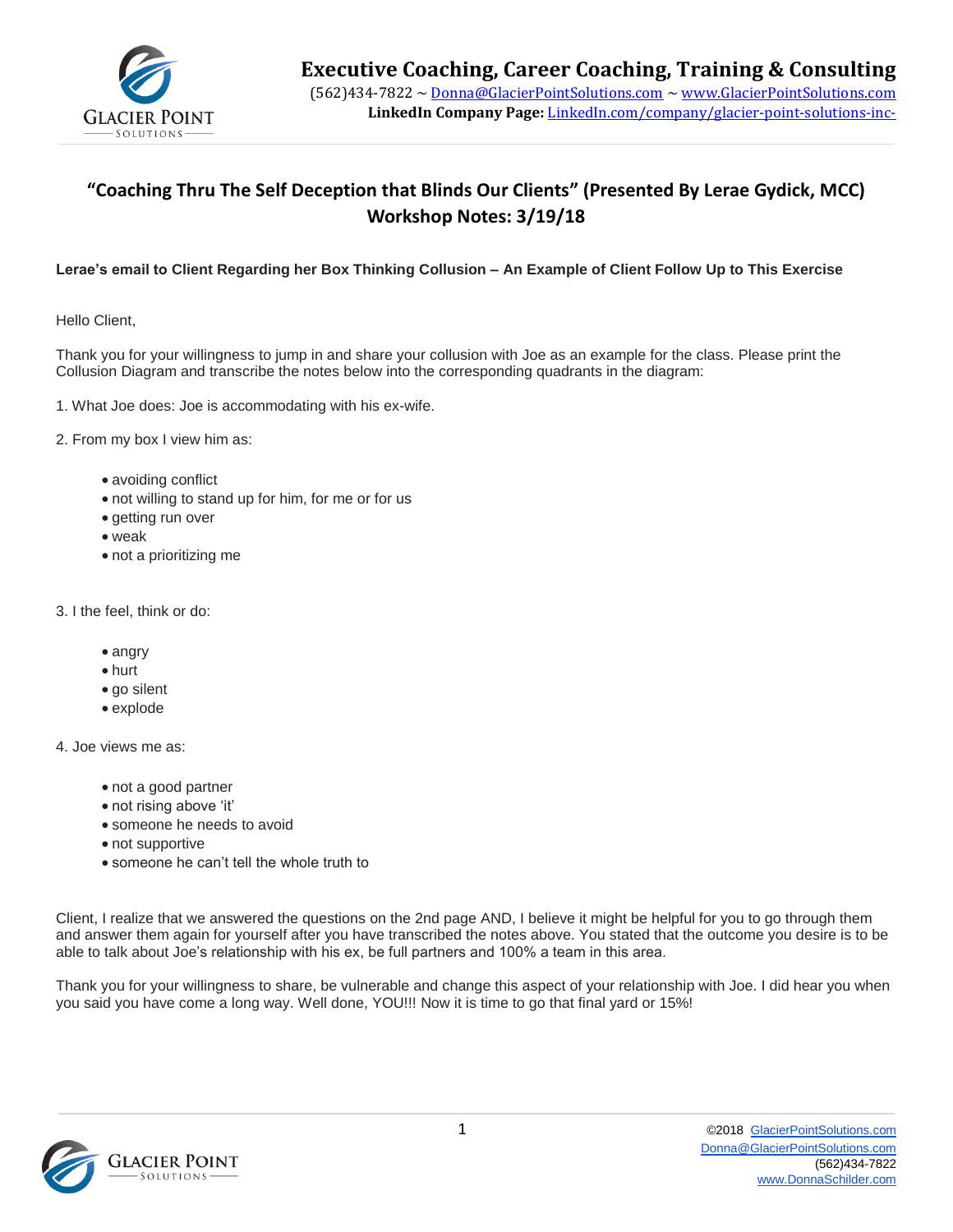

## **Lerae's Email to Client 2 – Example of What You Might Note For Your Clients With This Exercise:**

Client,

Please build the "Alissa" Box – Problem: Alissa has assigned social media work to do, but Alissa doesn't respond quickly.

Print the attached "Boxes I Carry" pdf diagram and transcribe the notes I took from our call into the corresponding boxes in the diagram. Then answer the questions below the box diagram as completely as you are able.

When Alisa does respond I….

1. Self View

- someone who does well with structure
- needing to or having to be patient
- needing assistance in this area
- not on a top priority
- not making enough head way

#### 2. Other View - Alisa

- vehicle to get the work I want done
- circular
- overwhelmed
- "Yes" person
- sabotaging herself
- co-dependent
- 3. Feelings
	- frustrated
	- fearful
	- out of control

4. World View (How I view the world when I am in the "Alisa" box)

- The world is not trusting.
- The world is a Rat Race I have to keep up with.
- I sabotage myself.
- The world is a place I have to keep up with externally at the expense of my internal self.

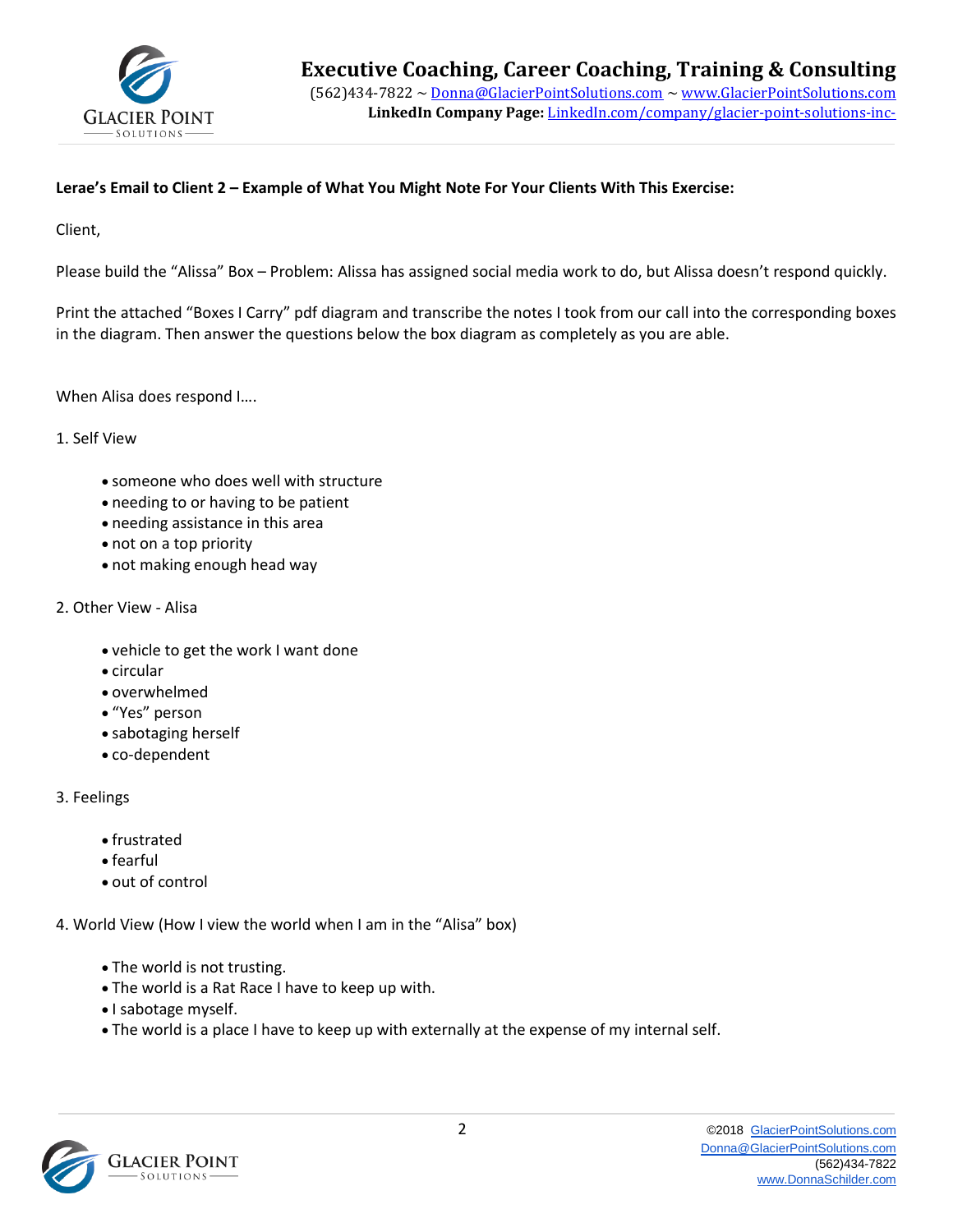

Please continue to answer the 3 questions below the box diagram as thoroughly as possible.

## **Responses from Our Team Regarding What The "Box Thinking" The Presentation By Lerae Gydick**

The session today was great – still wrapping my head around it. I'm going to with one of the other Coaches to try to get it down. I think that will help.

I appreciate the image being "stuck in a box".

I feel like I do this with a lot of my clients – this is just in a more structured way with different words.

I think requesting they read the book first is key and then doing this a step at a time will help.

I really liked the 3 ways we objectify people and how she described it as unpacking the problem and uncover what other options there are. Also giving them the week to ponder each step in the process.

Thanks for having her present it. It was helpful and confusing but I think that is a good thing – means I am learning something new.

#### **Donna's Comment:**

It took me months to wrap my head around it as I applied it to my life. My brain kept fighting it, because, when I was uncomfortable or threatened, being in the box felt safer.

Box Thinking is often a habit of thinking that we acquired long ago and it worked for us when we first used it. For me, it helped me survive two parents with Personality Disorders (most notable my very narcissistic father). But the "Box Thinking" (I have multiple boxes) wasn't serving me anymore and was making my life more difficult.

Be ready for your clients to struggle too. This is not easy.

By the way, I was nervous the first few times I tried the Exercises with a client, but it worked well. I think the confusion means it's powerful and difficult work. So glad you're going to practice!!! I think that will make all the difference.

\*\*\*\*

The presentation we had on Monday was fantastic and what I have been looking for, not just for my clients, but for myself as well as I shed more of this crummy stuff so I can feel happier and less burdened.

\*\*\*\*

\*\*\*\*

Great session today.

Thank you for the call today! There is so much in this content. Here are my bulleted pointed highlights.

- I always have a choice about how I will be in reality with others.
- I can choose for my reality to align with a responsive way of being.

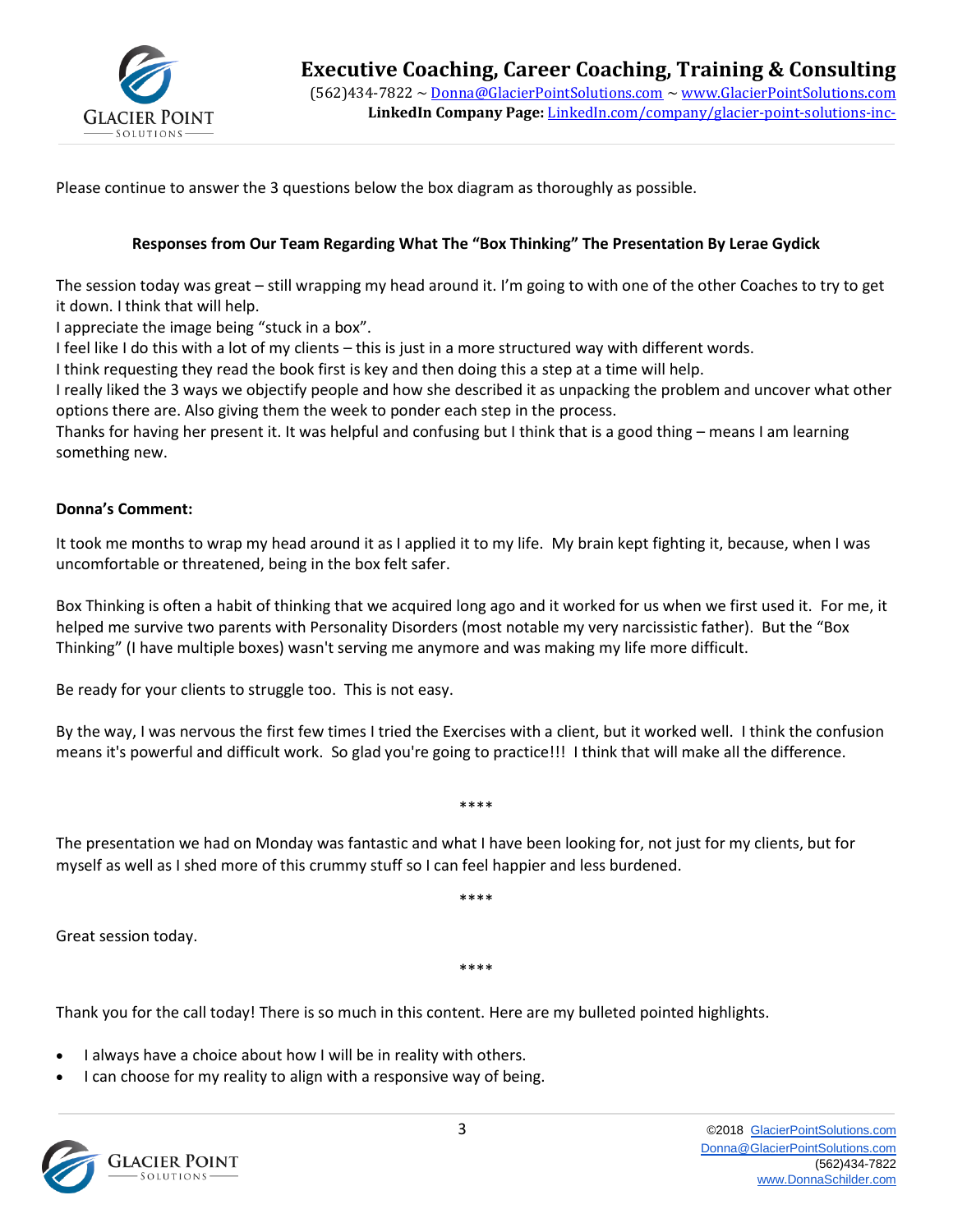

- The reality may be that someone is a jerk or something isn't 'right', and I still get to choose what relationship I will have with that person or situation.
- Responsibility is always personal.
- What else might be true?
- When I see my self-deception, I can change. Seeing gives me power to change.

**Donna's Comment:** I would make a small distinction to this comment:

"I choose **what relationship I will have with that person** or situation."

- I choose *how I will be* in relation to that person.
- The combination of both our choices creates our relationship.
- They choose how they are in relation with me.
- There is a better chance they will choose to be positive (or collaborative) with me if I choose to be positive with them.

\*\*\*\*

Thank you for having Lerae join us today for the training and thank you for all your work in organizing this session for us today.

For me, this was my second exposure to this model and I continue to be impressed by how illuminating it is to see 'what we can't see'. I could think of a couple of clients already that I would like to try this with. I mentioned that I had been exposed to it before so the other thought I had is that keeping the ideas (or one's own box concept) in mind and finding a way to remind yourself of your 'box thinking' is important to implement longer term changes in thought patterns and decision-making. It had been a couple of years and I think I would be well served to remind myself of my 'box thinking' more often :).

I started the book and will aim to complete it to re-enforce my learning.

Thank you again for such a valuable session.

# **Donna's Comment:**

I had one client use a necklace she wore all the time to help her get back to Out-of-The-Box thinking. She would touch it, and she was able to remind herself she had a choice of how to see things. From the Box or outside it. The awareness of the Box and the strategy to get out of the Box helped her strengthen her relationship with her husband and be more effective at work.

I have the clients name the "Out-of-The-Box" state too, so it becomes more concrete (they choose names like: Peaceful, Open, Green Pastures).